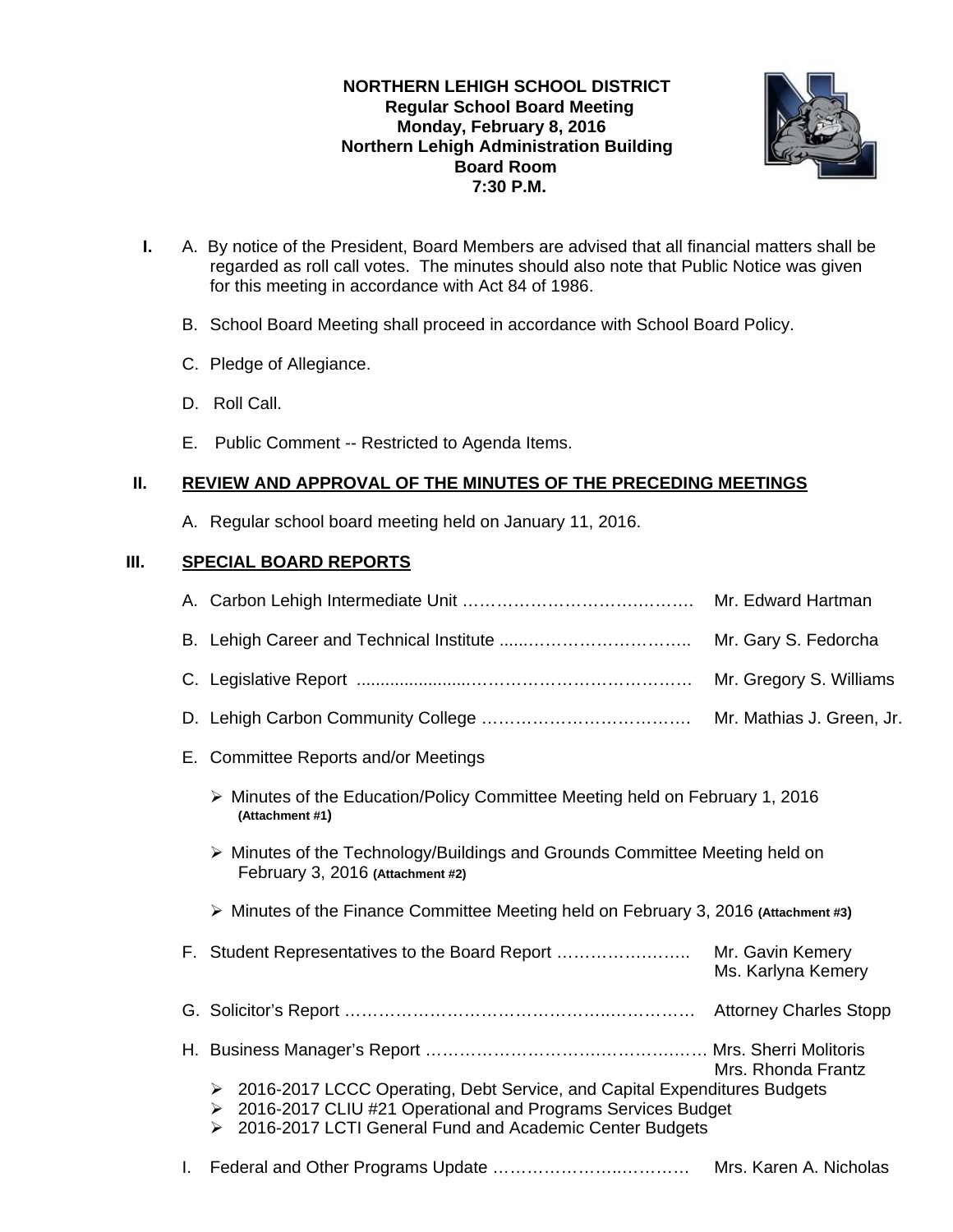J. Superintendent's Report ………………………………………………………… Mr. Michael W. Michaels National School Counselor's Week – February 1-5, 2016

### **IV. PERSONNEL**

A. Salary Adjustments

 Acknowledge the following teacher who has completed the requirements per the Collective Bargaining Agreement that would entitle them to a salary increase for the second half of the 2015-2016 school year.

 Kimberly Filipovits From: Step 10B+24 To: Step 10M

- B. Family Medical Leave
	- 1. Approve the request of employee #3655 to take a Family Medical Leave beginning February 16, 2016, for his own medical reasons. Employee is requesting to use accumulated sick days. Upon exhaustion of sick days, he is requesting a family medical leave. Employee plans to return to his current position upon release from his attending physician.
	- 2. Approve the request of employee #1430 to take a Family Medical Leave beginning on or about February 19, 2016, for her own medical reasons. Employee is requesting to use accumulated personal and sick days. Upon exhaustion of personal and sick days, employee is requesting a family medical leave. Employee plans to return to her current position upon release from her attending physician.
	- 3. Approve the request of employee #3785 to take a Family Medical Leave beginning on or about February 20, 2016, to care for a family member. Employee will be using accumulated sick days. Upon exhaustion of sick days, employee is requesting a family medical leave.
	- 4. Approve the request of employee #2143 to take a Family Medical Leave beginning on or about February 1, 2016, for her own medical reasons. Employee will be using accumulated sick days. Upon exhaustion of sick days, employee is requesting a family medical leave. Employee plans to return to her current position upon release from her attending physician.

#### C. Co-Curricular Volunteers 2015-2016

Colette Boudreaux\* Musical Choreographer  **\* Pending Verification of Missing Personnel File Items** 

- D. Substitute
	- 1. Instructional

Approve the following substitute teachers for the 2015-2016 school year at the 2015- 2016 substitute teacher rates as approved at the October 12, 2015 board meeting.

Lynn Hager – Social Studies

**V. POLICY**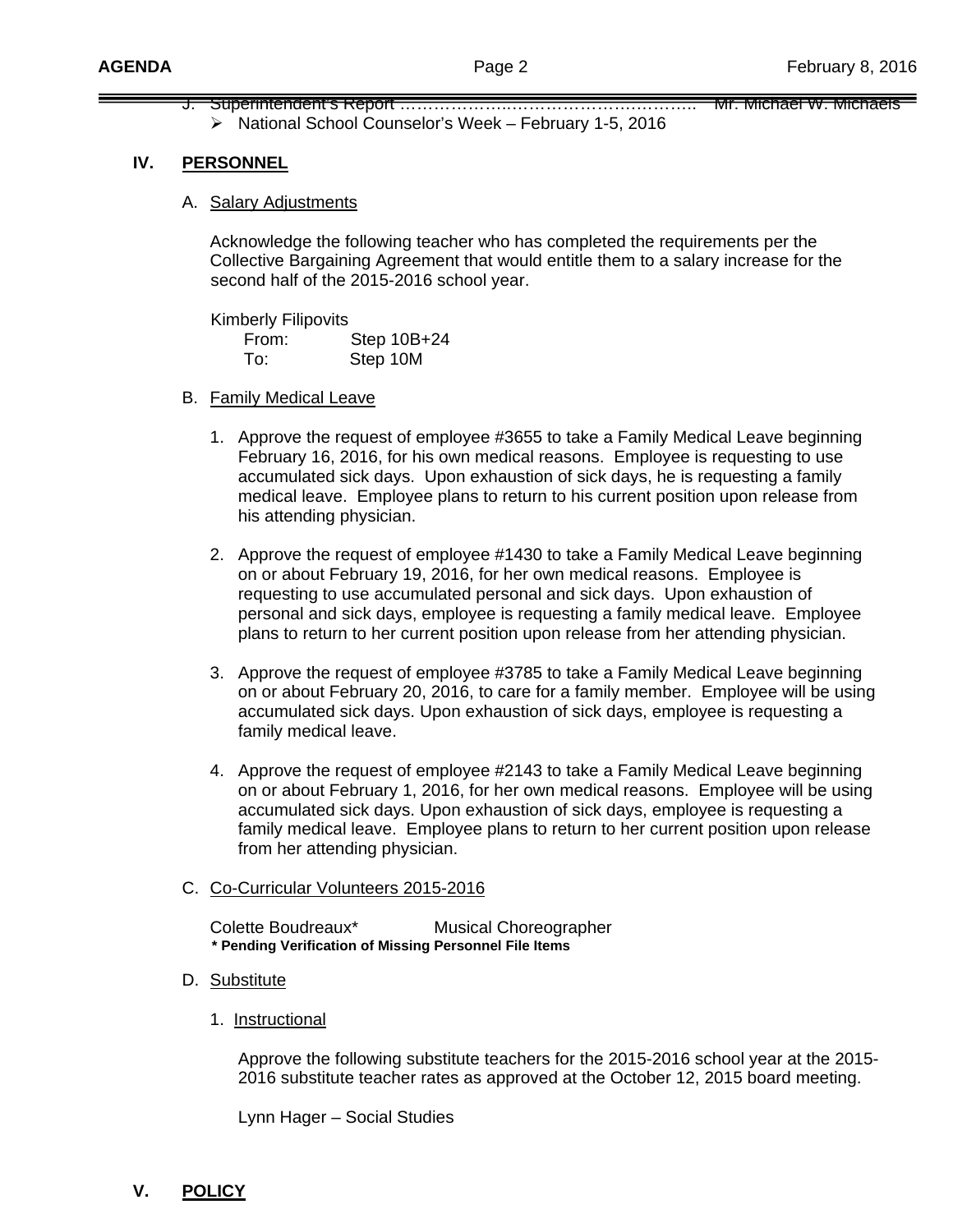### A. Board Policy First Reading

- 1. Approve school board policy #306 Merged Employee Section Employment of Summer School Staff, as presented after first reading. **(Attachment #4)**
- 2. Approve school board policy #307 Merged Employee Section Student Teachers/Interns, as presented after first reading. **(Attachment #5)**
- 3. Approve school board policy #308 Merged Employee Section –Employment Contract/Board Resolution, as presented after first reading. **(Attachment #6)**
- 4. Approve school board policy #309 Merged Employee Section –Assignment and Transfer, as presented after first reading. **(Attachment #7)**
- 5. Approve school board policy #313 Merged Employee Section Evaluation of Employees, as presented after first reading. **(Attachment #8)**
- 6. Approve school board policy #314 Merged Employee Section Physical Examination, as presented after first reading. **(Attachment #9)**
- 7. Approve school board policy #314.1 Merged Employee Section HIV Infection, as presented after first reading. **(Attachment #10)**
- 8. Approve school board policy #316 Employees School Police Officer, as presented after first reading. **(Attachment #11)**
- 9. Approve school board policy #340 Merged Employee Section Responsibility for Student Welfare, as presented after first reading. **(Attachment #12)**
- 10. Approve school board policy #348 Merged Employee Section Unlawful Harassment, as presented after first reading. **(Attachment #13)**
- 11. Approve school board policy #351 Merged Employee Section Drug and Substance Abuse, as presented after first reading. **(Attachment #14)**

## **VI. CONFERENCES**

- A. Suzanne Mengel PDE Conference 2016 Making a Difference: Educational Practices that Work! – February 11-12, 2016 – Hershey Lodge & Convention Center – Hershey, PA – Registration: \$120.00; Meals: \$57.00, – Total Approximate Cost: \$177.00 – Funding: Slatington Elementary Budget **(Attachment #15)**
- B. Allison Chruscial PA Excellence in eLearning Forum April 6-8, 2016 Kalahari Resorts & Conventions – Pocono Manor, PA – Travel: \$53.48 – Total Approximate Cost: \$53.48 – Funding: Curriculum & Instruction Budget (**Attachment #16)**

## **VII. CURRICULUM AND INSTRUCTION**

- A. Approve the resolution to identify Official Local School District Holidays (OLSDH) in accordance with PA School Code Section 1502. **(Attachment #17)**
- B. Approve the 2016-2017 Northern Lehigh School District Calendar as presented. **(Attachment #18)**
- C. Approve the High School Program of Studies Book for 2016-2017 school year as presented and recommended by Administration. **(Distributed to Board Members Only).**
- **VIII. OLD BUSINESS**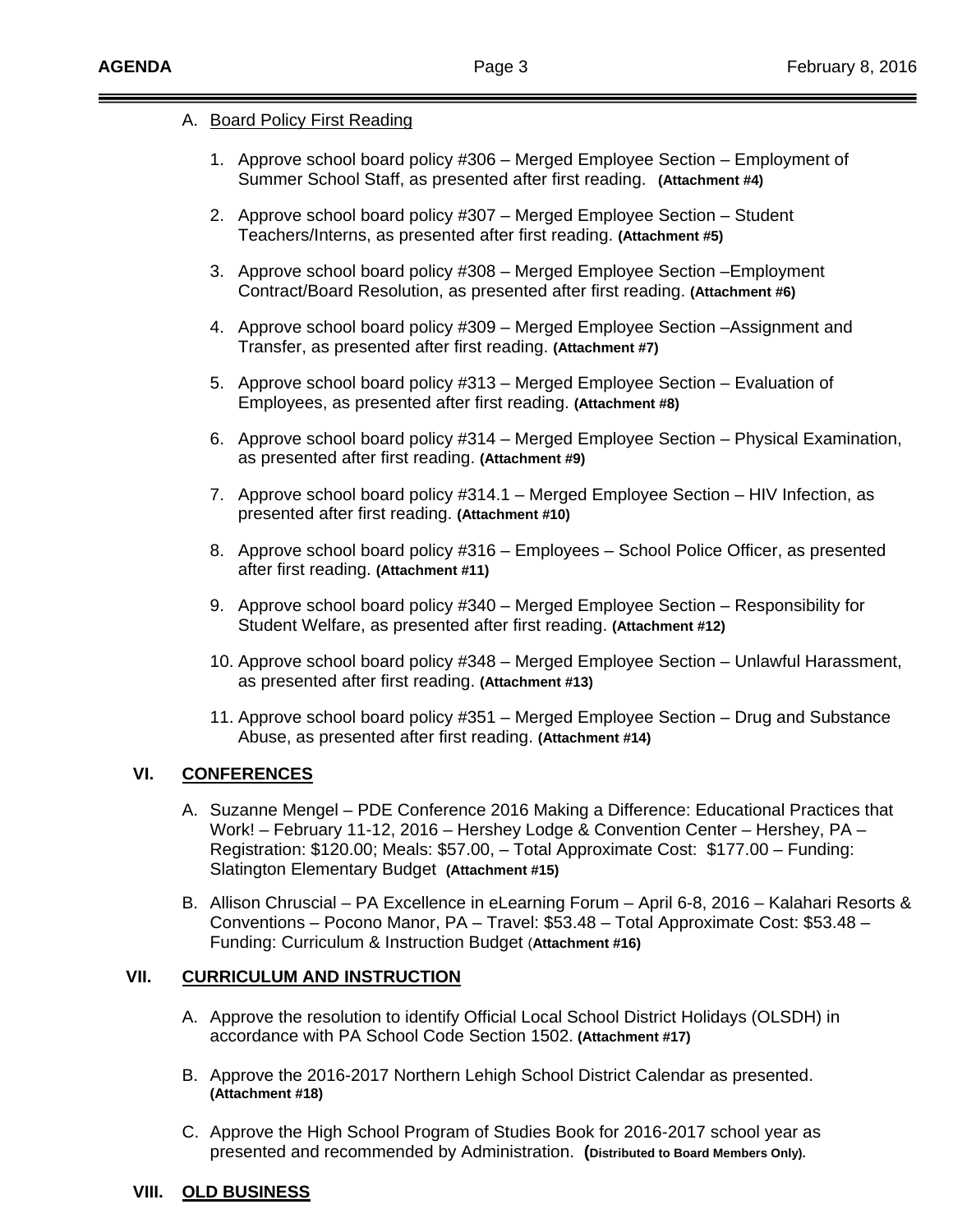## **IX. NEW BUSINESS**

## **X. FINANCIAL**

- A. Approve the Following Financial Reports: 1. General Fund Account month of January
- B. Approve the Following List of Bills:
	- 1. General Fund months of January and February
	- 2. Refreshment Stand month of January
	- 3. Cafeteria Fund month of February
- C. Lehigh Carbon Community College 2016-2017 Budget

Approve a resolution regarding the 2016-2017 Lehigh Carbon Community College Sponsor contribution Budget. Total expenditures equal \$6,186,337.00 which represents no change over the 2015-2016 budget. Northern Lehigh's share of the total budget is \$205,684.00, a decrease of \$11,295.00 or (5.2%). A copy of the budget was distributed electronically January 20, 2016.

D. Carbon Lehigh Intermediate Unit 2016-2017 Budget

Approve a resolution regarding the 2016-2017 Carbon Lehigh Intermediate Unit Operational and Program Services budget. Total expenditures equal \$3,134,393.00 an increase of \$59,835.00 (1.9%) over the 2015-2016 budget. Northern Lehigh's share is proposed to be \$20,165.00 a decrease of \$133.00 from the 2015-2016 budget. A copy of the budget was distributed at the January 11, 2016 school board meeting.

E. Lehigh Career & Technical Institute 2016-2017 Budget

Approve a resolution regarding the Lehigh Career & Technical Institute general fund budget and Academic Center expenditures for the 2016-2017 school year. The general fund budget total is \$25,607,300.00 an increase of \$881,600 or 3.5%. Northern Lehigh School District's portion of the 2016-2017 general fund budget is \$913,077 an increase of \$21,252.00. The expenditures for the Academic Center budget for the period of July 1, 2016 through June 30, 2017 total \$1,657,500.00 an increase of 43,880.00 or 2.7%. Northern Lehigh School District's portion is \$3,432.00, a decrease of \$8,643.00. A copy of the budget was distributed to board members electronically February 1, 2016.

- F. Accept the 2014-2015 audit and management report for the single audit ending June 30, 2015. A copy of the audit was distributed at the January 11, 2016 school board meeting.
- G. Approve the renewal of a five (5) year Service Agreement with PenTeleData for Dark Fiber Point to Point connectivity between Slatington Elementary School and Peters Elementary School in the amount of \$1,350.00 per month. This contract will run from 7/1/2016 through 6/30/2021.

## **XI. LEGAL**

## **XII. CORRESPONDENCE**

## **XIII. INFORMATION**

A. Minutes of the Lehigh Carbon Community College Board of Trustees meetings held on December 3, 2015.